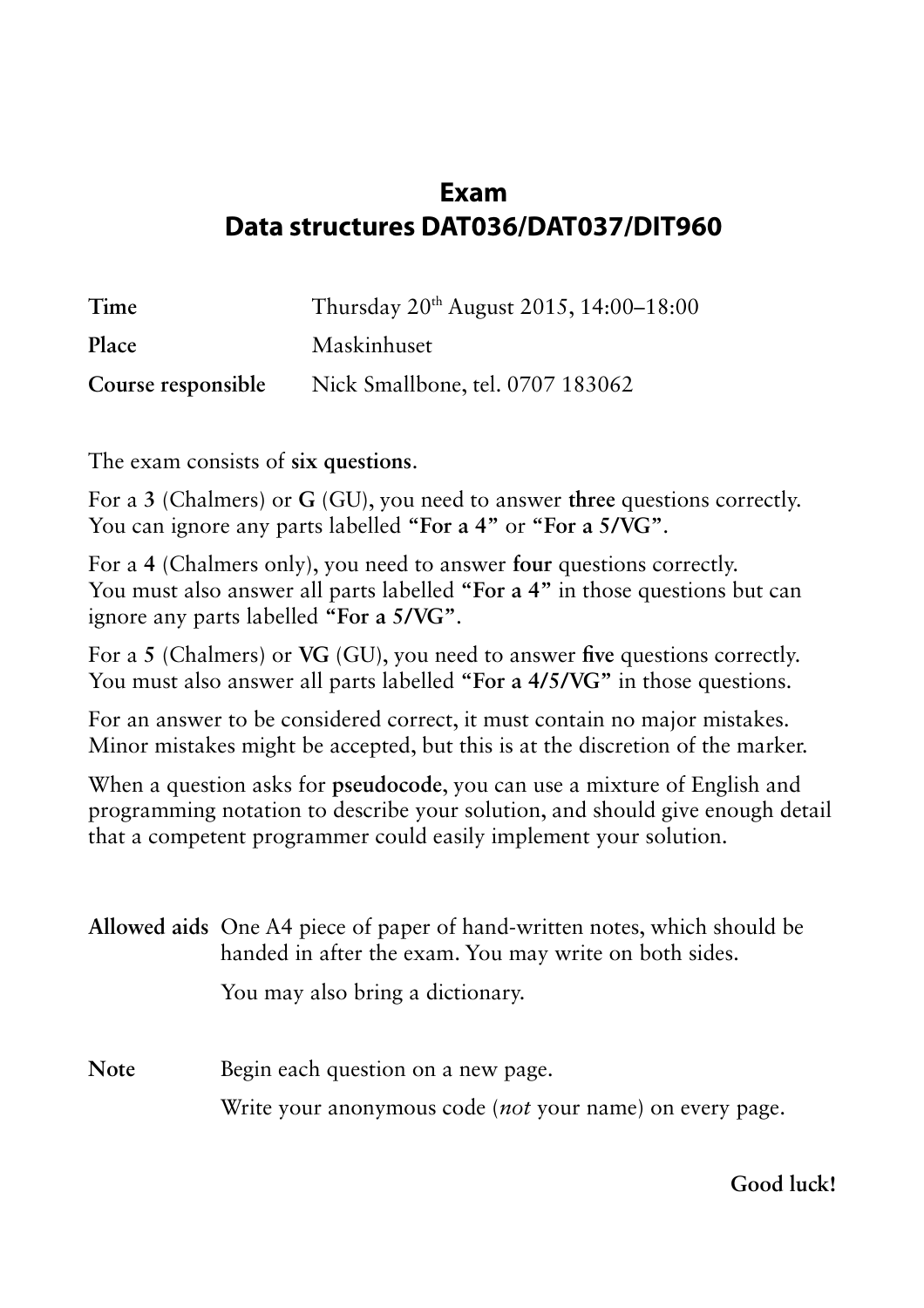1. Consider the following algorithm for sorting an array a with the help of a priority queue.

```
q = new priority queue
for every element x in a
   q.insert(x)
i = 0while q is not empty
  a[i] = q.findMinimum() q.deleteMinimum()
  i = i+1
```
Assuming that  $n$  is the length of the input array, what is the big-O complexity of this algorithm, if the priority queue is implemented using:

- a) an unsorted array,
- b) a binary heap,
- c) **For 4/5/VG only:** a sorted array?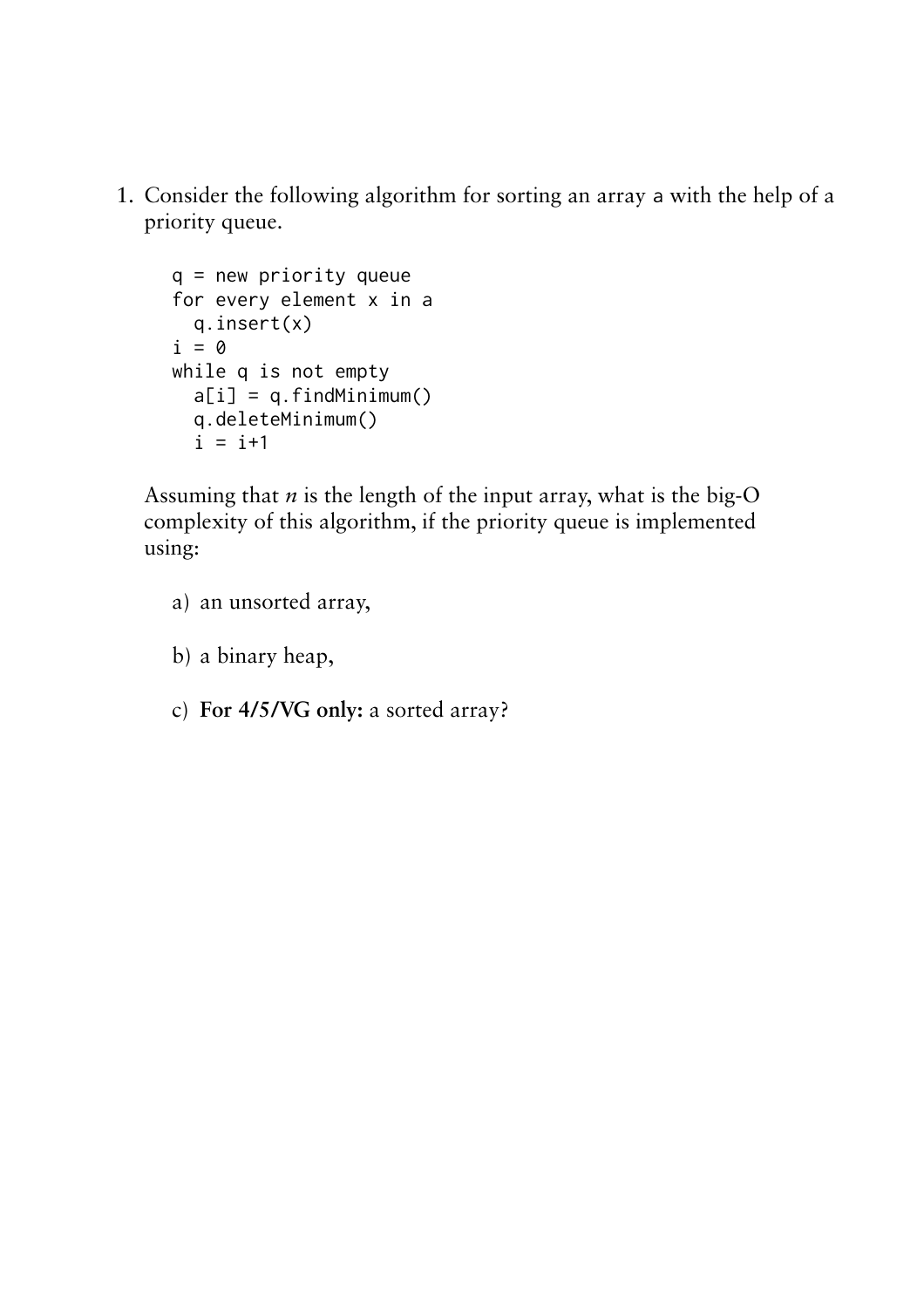2. Consider the following hash table implemented using *linear probing*, where the hash function is the identity,  $h(x) = x$  (modulo 10).

| $ 10 1111 145 $ $ 201718$ . |  |  |  |  |  |
|-----------------------------|--|--|--|--|--|

a) The value that was previously at index 6 has been deleted, which is represented by the **XXX** in the hash table.

Which value might have been stored there, before it was deleted? There may be several correct answers, and you should write down **all** of them.

|  | $A)$ 26 | B) 2 | $C$ ) 17 | $D)$ 24 | E(6) | $F)$ 13 |
|--|---------|------|----------|---------|------|---------|
|--|---------|------|----------|---------|------|---------|

b) **For 4/5/VG only:**

Hash tables typically have better performance than balanced binary search trees. Even so, both are widely used in practice. One reason is that a hash table does not support all the operations that a BST does.

Give an example of an operation which can be efficiently implemented for a binary search tree but not for a hash table.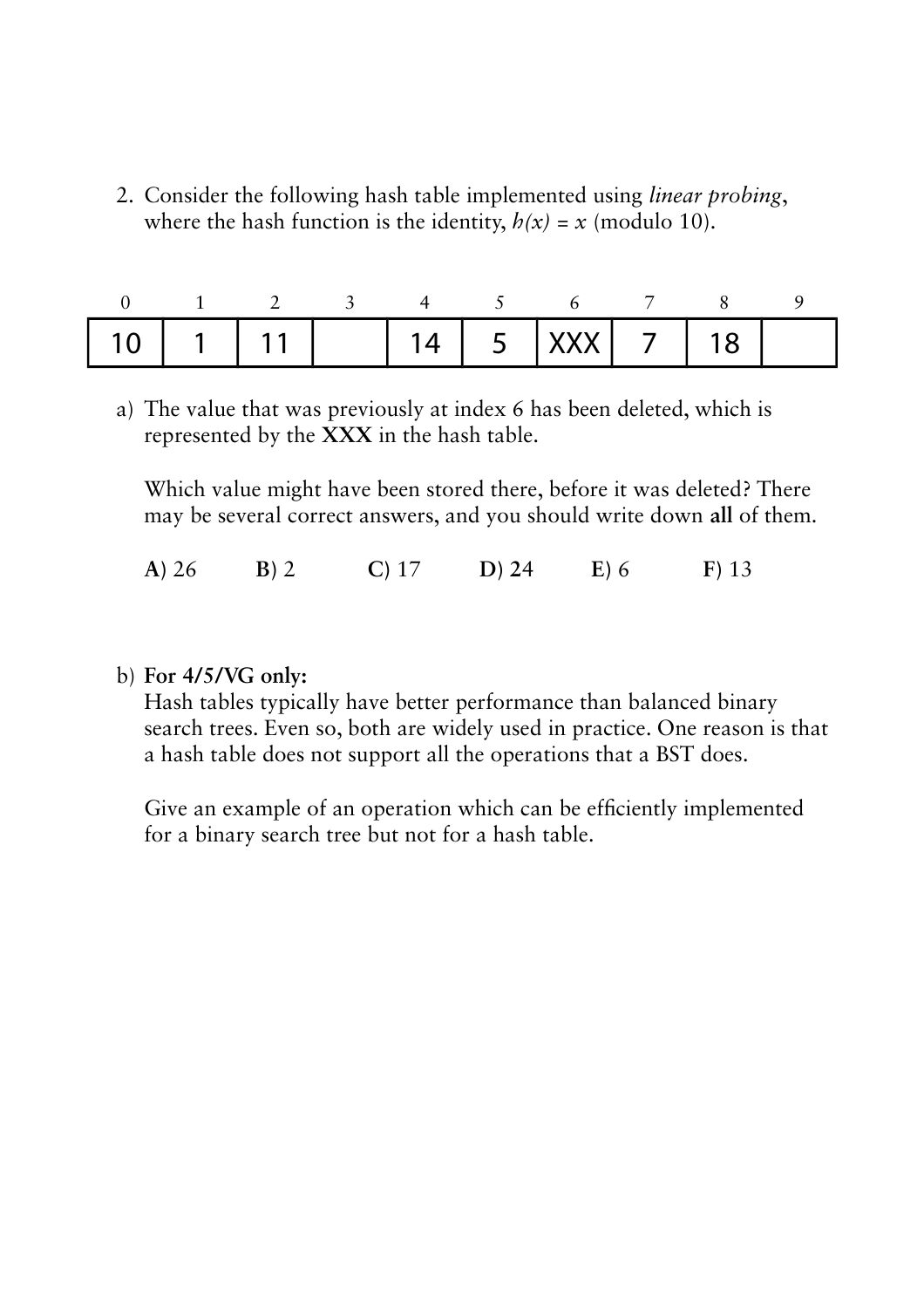3. You are given the following weighted graph:



- a) Suppose we perform Dijkstra's algorithm starting from node **D**. In which order does the algorithm visit the nodes, and what is the computed distance to each of them?
- b) In its basic form, Dijkstra's algorithm computes the *distance* from one node to all other nodes, but it doesn't tell you the shortest path.

Suppose you have run Dijkstra's algorithm on a graph, in other words you know the shortest distance from a node *x* to all other nodes in the graph. How can you use this information to find the shortest path from *x* to another node *y*?

Answer either in pseudocode or English. If you want you can use finding the shortest path from **D** to **H** as an example – but your answer should make it clear how to do this for any graph.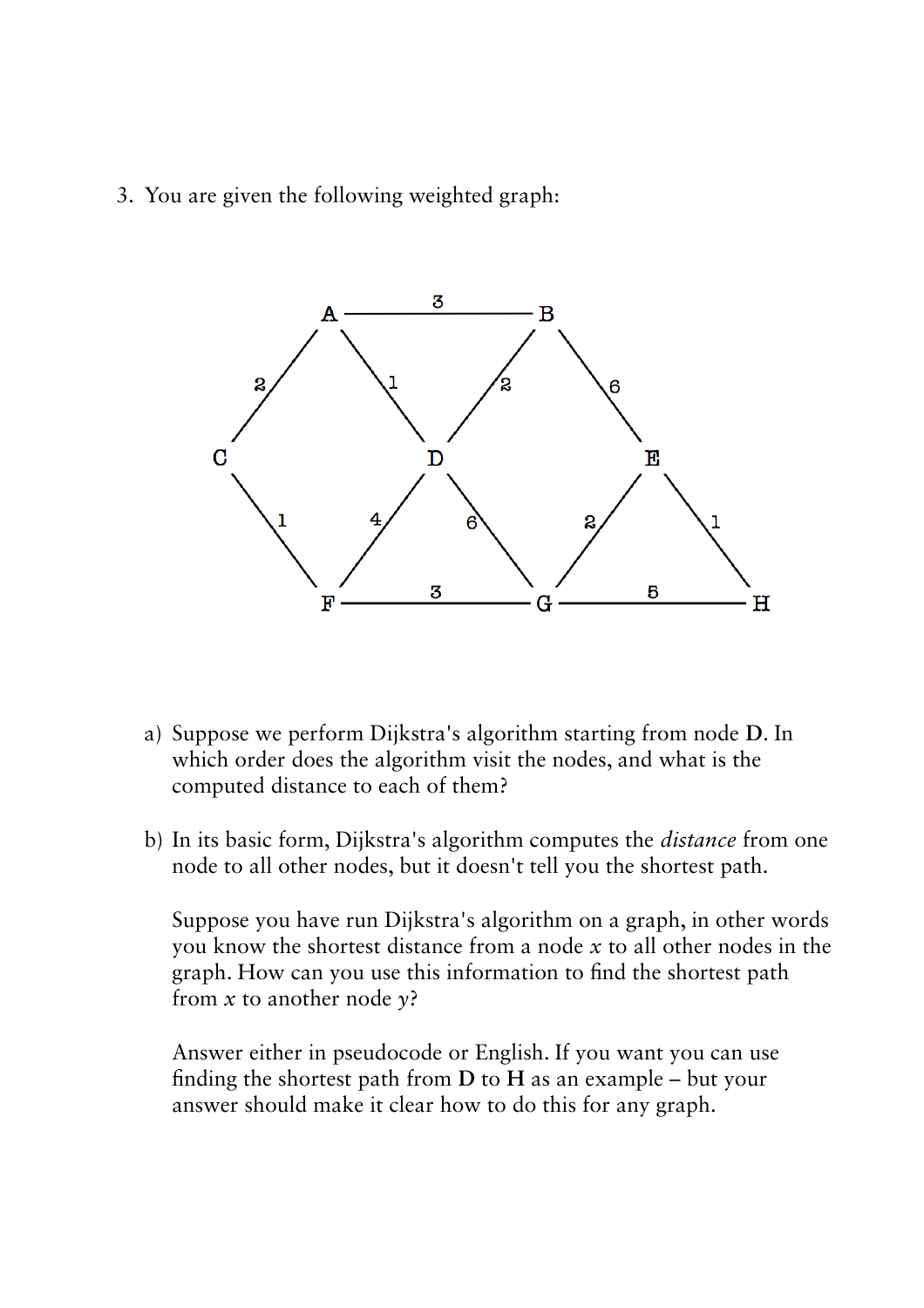- 4. In this question you should design a data structure that is almost a priority queue, except that you can find and remove the *second-smallest* element. It should support the following operations:
	- new(): create a new, empty priority queue
	- $\circ$  insert(x): add an integer x to the priority queue
	- findSecondSmallest(): return the second-smallest element
	- deleteSecondSmallest(): remove the second-smallest element

## **You may freely use standard data structures and algorithms from the course in your solution, without explaining how they are implemented.**

You should say what design or existing data structure you have chosen, and give **pseudocode** for each of the operations – you don't need to write fully detailed Java code.

The operations must have the following time complexities:

```
◦ For a 3/G:
```
 $O(1)$  for new, O(log n) for insert, O(log n) for findSecondSmallest O(log n) for deleteSecondSmallest (where n is the number of elements in the priority queue)

◦ **For a 4:**

as for G but the complexity of findSecondSmallest must be  $O(1)$ .

## **For a 5/VG (you may wish to answer the earlier part first):**

Generalise your data structure so that it supports finding and removing the *k*th-smallest element, where *k* is a constant chosen by the user when the data structure is created. The time complexity should be:

O(1) for new and findKthSmallest;

O(log n) for insert and deleteKthSmallest.

**Hint for a 5/VG:** it might help to store the *k* smallest elements separately from the rest.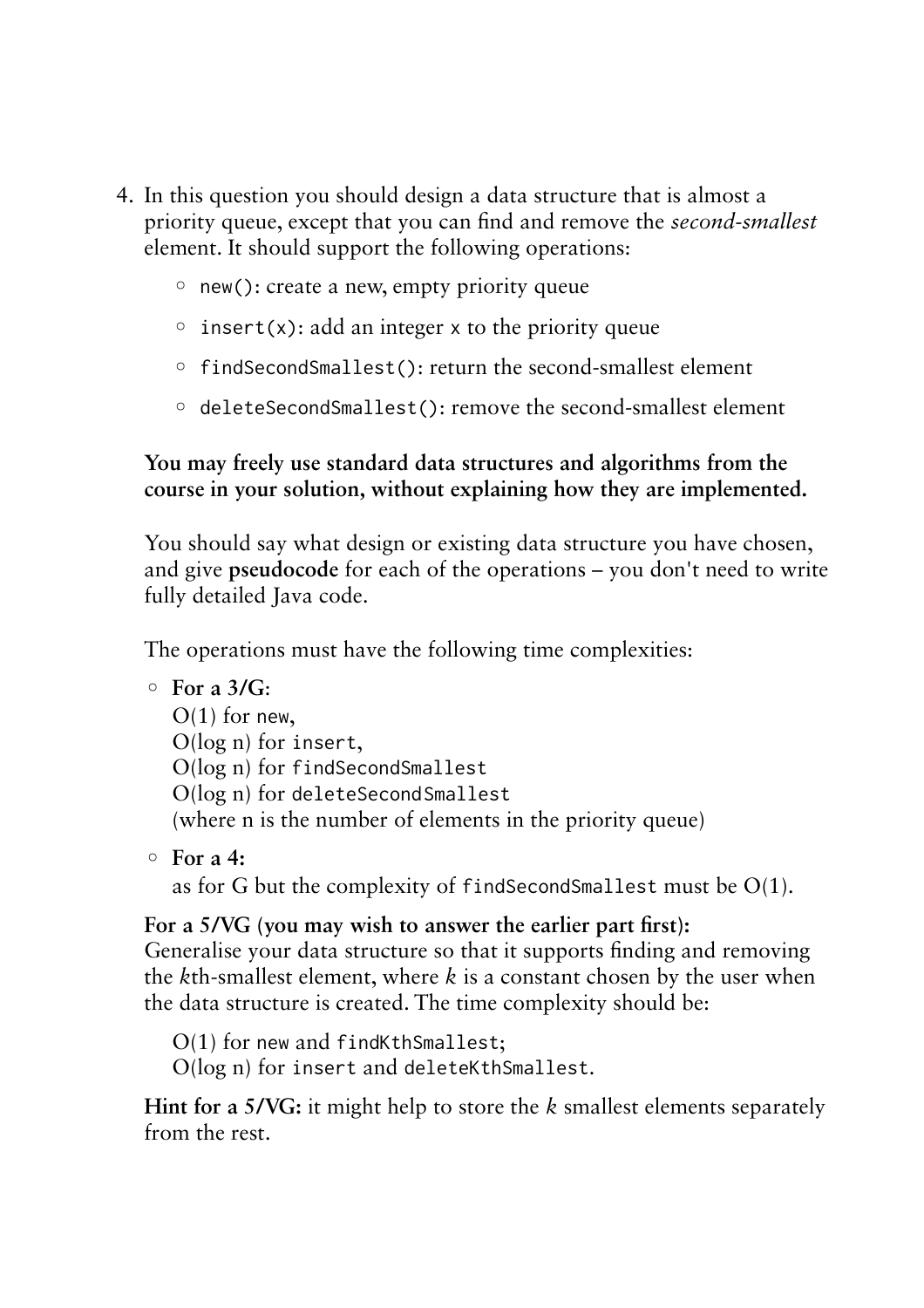5. Have a look at the following three binary trees.



- a) One of these trees is an AVL tree. Which one?
- b) Insert 30 into the tree using the AVL insertion algorithm. Write down the final tree.